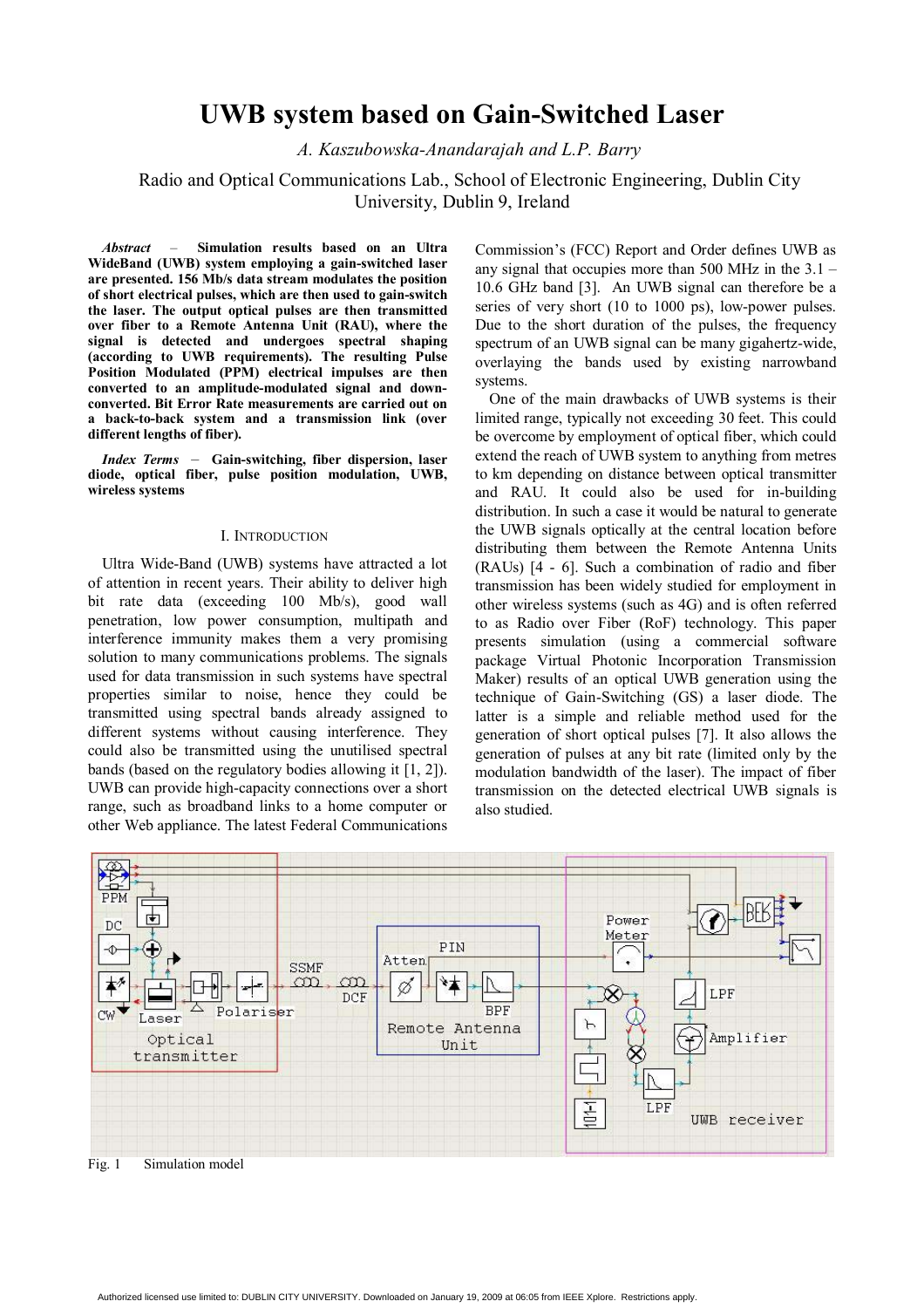## II. SIMULATION MODEL

Fig. 1 presents the simulation model of a UWB system based on the gain-switched laser. Data to be transmitted is encoded using Pulse Position Modulation (PPM). PPM is realised by initially splitting the data signal in two. One branch is mixed with an electrical pulse stream, which results in a RZ modulated signal. The second branch of data is inverted and also mixed with electrical pulses. As a result at the output of each mixer there are electrical pulses representing ones (mixer 1) and zeros (mixer 2). The pulses representing zeros are delayed by half a bit period and then both streams are combined together. The resulting PPM signal is then combined with a DC bias current and used to gain-switch a Fabry-Perot (FP) laser. External injection is used to achieve single moded operation of the GS laser as well as to reduce the iitter [8]. Optical PPM pulses (duration of 17 ps) are transmitted to a Remote Antenna Unit (RAU). At the RAU the optical signal is detected and spectral shaping takes place using an electrical Band Pass Filter (BPF) (center frequency 5.5 GHz, BP 6.75 GHz). The bit rate used in the simulation was 156 Mb/s, but it should be noted that this could be easily adjusted to systems requirements since the method of gain-switching is very flexible in terms of pulse repetition rate.



Fig. 2 Model of the Pulse Position Modulator

At the receiver the PPM data is converted to an On-Off signal by gating the UWB signal with a square wave exhibiting a 0.125 duty cycle. The amplitude-modulated signal is then downconverted by self-homodyning. Finally, the signal is converted into a Non Return-to-Zero (NRZ) format by filtering using a Low-Pass Filter (LPF).

The quality of the received signal is tested using the Bit Error Rate (BER) vs. received optical power measurements.

## III. SIMULATION RESULTS

#### *A. Back-to-Back Simulations*

The GS PPM optical pulses are shown in Fig. 3. It can be seen that the Full Width Half Maximum (FWHM) of the pulse is around 17 ps. The corresponding optical spectrum (with external injection) is shown in Fig. 4.



Fig. 3 Optical GS pulse



Fig. 4 Optical spectrum of GS pulses

The electrical spectrum of the detected optical data without any fiber transmission, before and after spectral shaping is shown in Fig. 5 and 6 respectively.



Fig. 5 RF spectrum of the detected GS pulses

The output of the photodiode consists of many spectral components ranging from 156 MHz up to 15 GHz due to the narrow widths of the optical pulses used. By using an electrical BPF the frequency components outside  $2.8 - 9$ GHz band were eliminated.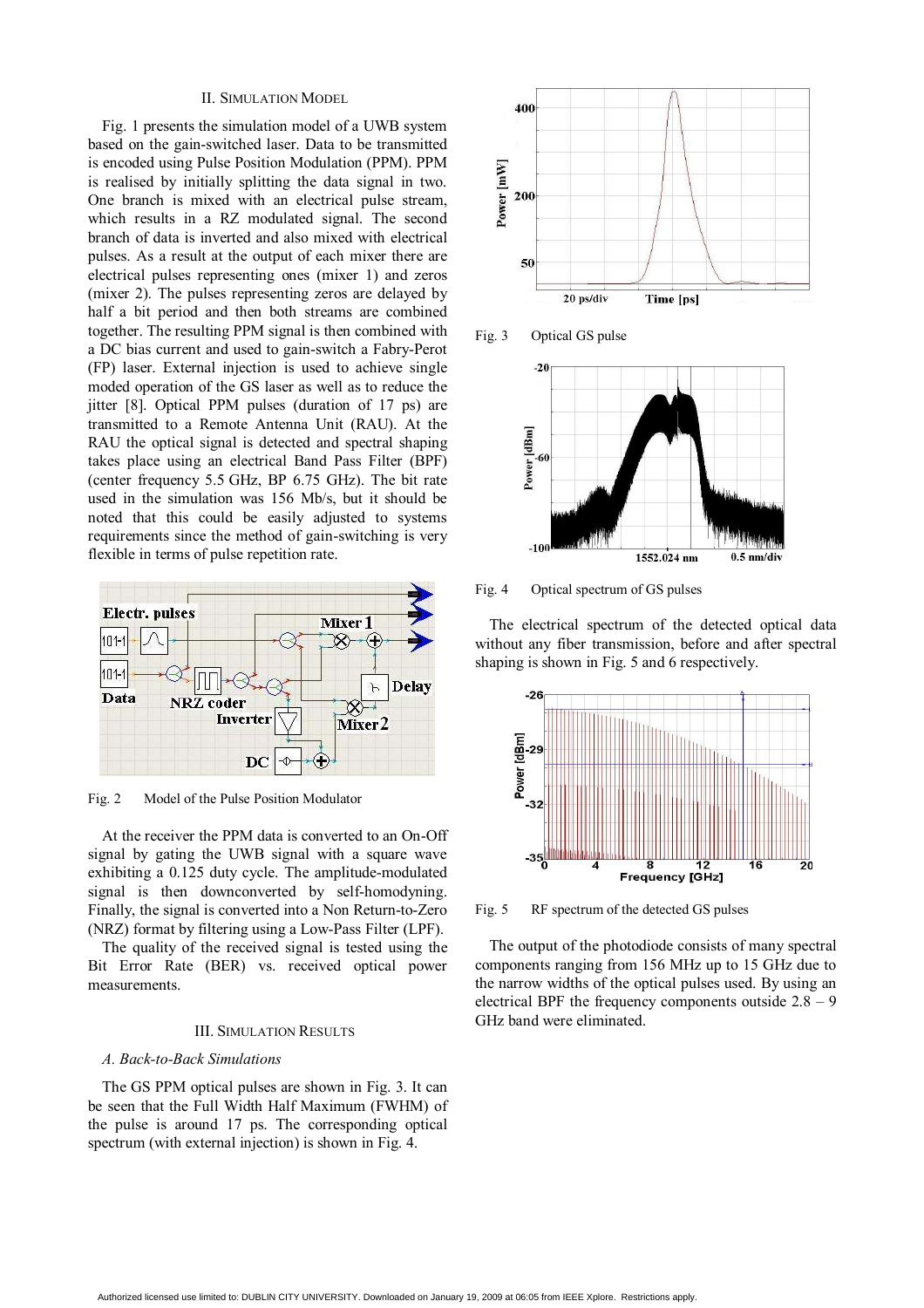

Fig. 6 RF spectrum of the UWB signal

The electrical filtering changed the shape of the data signal from a pulse to a monocycle as illustrated in Fig. 7.



Fig. 7 UWB monocycle

The duration of the first cycle of the UWB impulse is 150 ps. The eye diagram and the RF spectrum of the received signal after downconversion and further filtration (using LPF) are shown in Fig. 8 and 9 respectively. The bandwidth of the LPF used was set to 60 MHz so as to enable the suppression (to achieve a NRZ data) of the fundamental frequency (156 MHz). Even subsequent to filtering a relatively strong frequency component is still noticeable in the spectrum (within the dotted circle in Fig. 9).



Fig. 8 Eye diagram of the received data  $(a)$  optical power  $-24$  dBm)



Fig. 9 RF spectrum of the received data signal

In order to verify the performance of the system the BER vs. received optical power was measured. The resulting plot is shown in Fig. 10. It can be seen from the plot that error free operation could be achieved at optical powers higher than –24 dBm.



Fig. 10 BER vs. received optical power

#### *B. Fiber Transmission Simulations*

In order to verify the influence of fiber transmission on the optically generated UWB signal, different lengths of fibers were inserted between the transmitter and the RAU. The optical pulses have a large spectral width, which leads to broadening of these pulses as a result of chromatic dispersion faced in the fiber. This in turn reduces the electrical spectral width of the generated UWB signal. Fig. 11 presents the dependence of the 3-dB spectral width of the signal at the output of the BPF and the optical pulse width on the fiber length (fiber dispersion parameter 16 ps/nm.km).